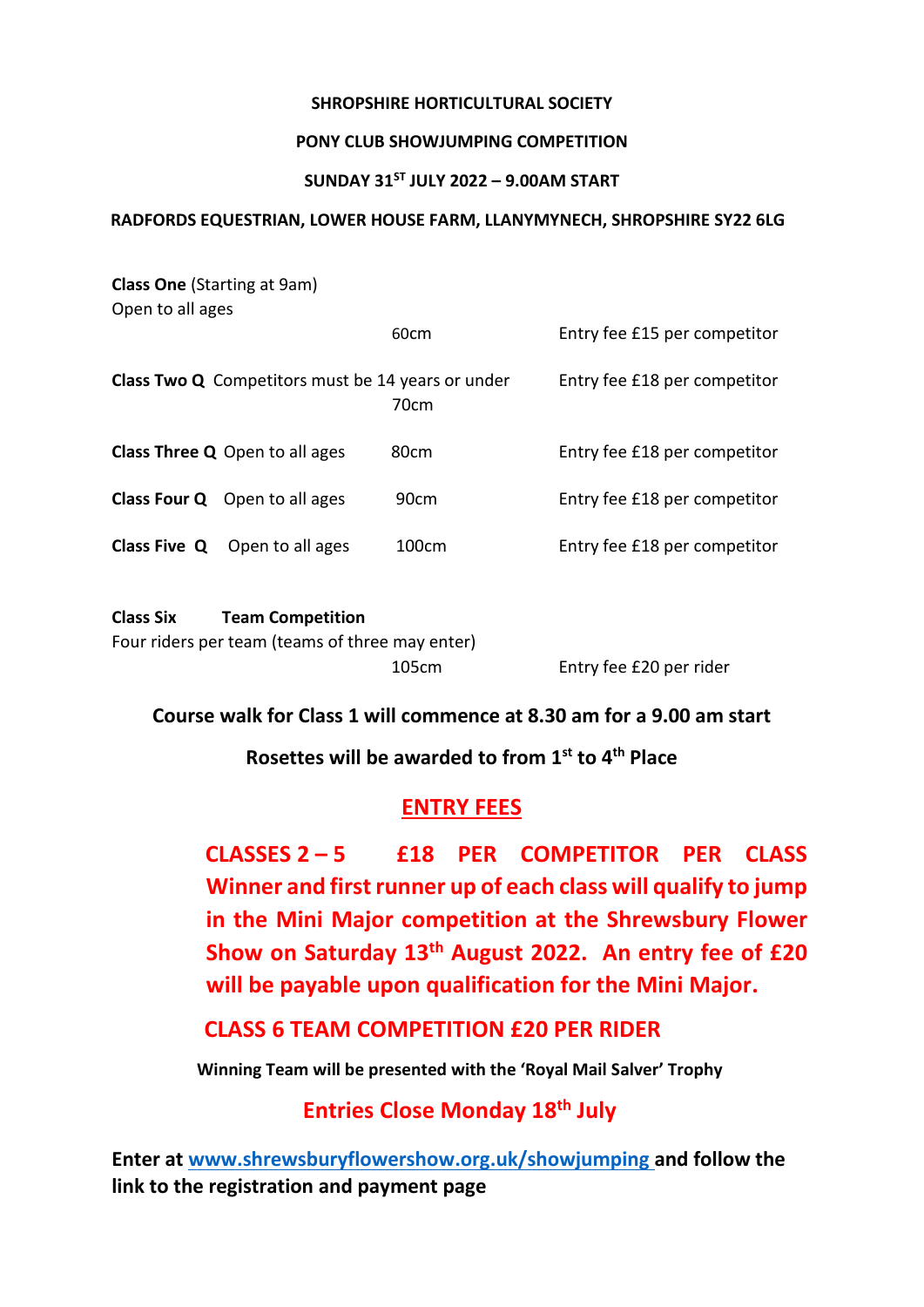**Times will be available from Thursday 28th July on our Facebook page** 

**Refreshments will be available for takeaway only.**

## **A special thanks to all our Sponsors: Deco Stitch Shrewsbury, Rowen Barbary Feeds, Hughes Bro's and** G-Force Steam Italia.

# **RULES**

Horses & Ponies may only compete once in a class and in a maximum of 3 classes. No rider may compete more than once in any team.

In a "single phase" class faults are accumulated in both sections, with all riders going through to the timed part of the course against the clock.

#### **Entry Fees:**

Classes 1 £15 Classes 2– 5 Qualifier £18 per competitor per class. Class 6 £20 per rider No entry will be accepted without full payment.

Enter at [www.shrewsburyflowershow.org.uk/showjumping a](http://www.shrewsburyflowershow.org.uk/showjumping)nd follow the link to the registration and payment page.

This competition is run under Pony Club Rules. Riding hats must be tagged and, in accordance with the Rules, must be worn at all times when mounted. Jackets, ties or stocks must be worn, and hair must either be above the collar or securely tied back and contained in a hairnet. You are also reminded that no jewellery is allowed.

Tack checks will be carried out. Please ensure your child's tack is safe. Ponies Passports will be required.

The judge's decision will be final.

Ponies and Horses must be within their 12 months of vaccinations and ensure passports are available for inspection upon arrival or request.